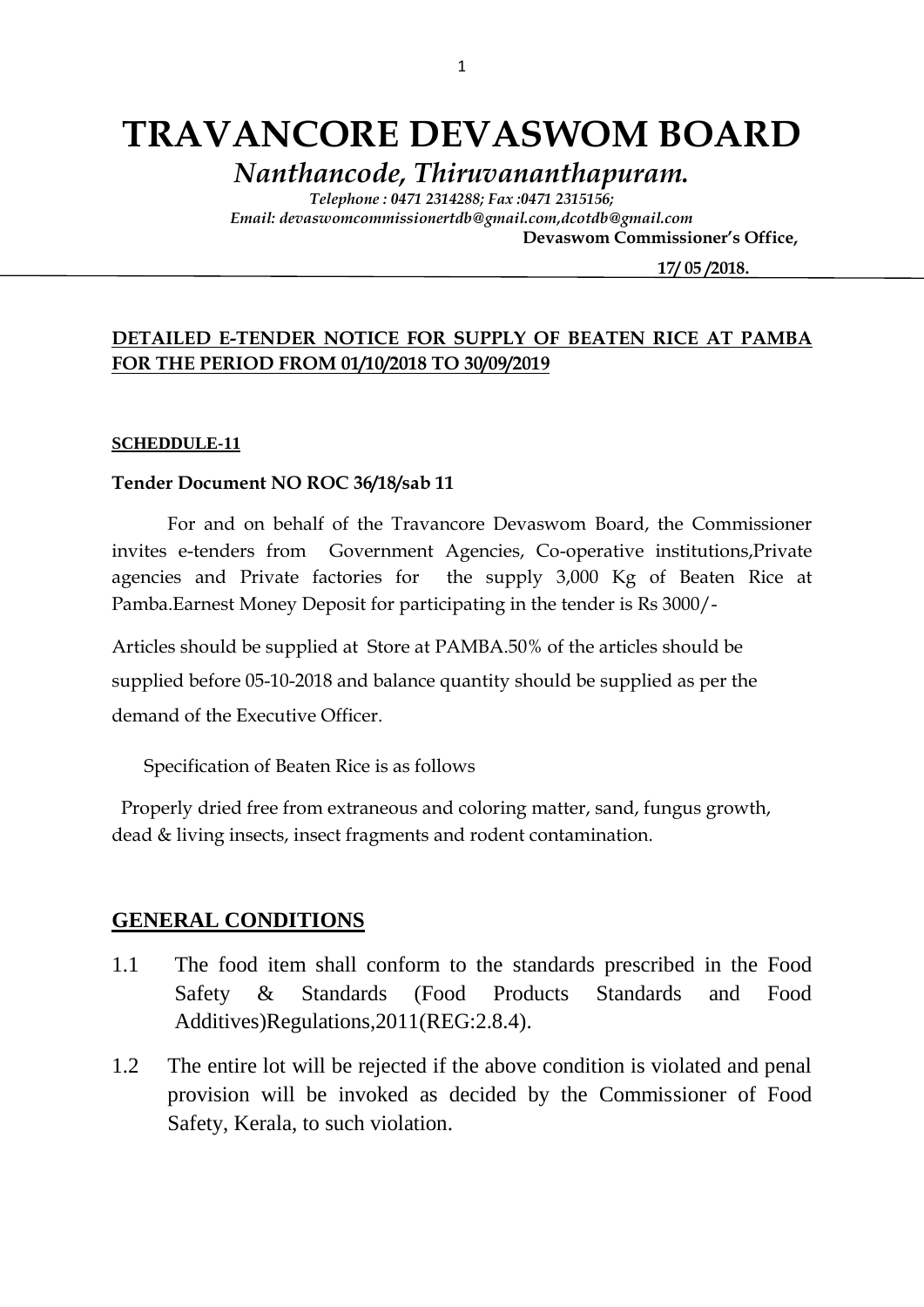- 1.3 The supplier shall liable to be prosecuted under the Food Safety &Standards Act, 2006,if standard variations are noted from those prescribed under the Food Safety & Standards, Food Products standards and Food Additives Regulations, 2011.
- 1.4 The payment will be released only to those suppliers who supply raw materials which conform to the standards under the Food Safety &Standards (Food Products Standards and Food Additives)Regulations, 2011
- 1.5 The supplier should submit an Analysis Certificate from an accredited laboratory along with every lot supply
- 1.6 The supplier should have a valid **FBO/PFA/FPO/FSSAI** license issued by the competent authority.
- 1.7 The tenders submitted by the defaulters on earlier occasions in contract with the TRAVANCORE DEVASWOM BOARD will not be considered. The tenderer shall submit an affidavit along with the tender swearing that he is not a defaulter to the TRAVANCORE DEVASWOM BOARD on any earlier occasion.
- 1.8 The Beaten Rice should be packed only in bags conforming to the standards of Food Safety. The name of the supplier and the month and year of packing should be mentioned on the bag. The bags should be of good quality and contain inner coating or having double layer so that Beaten Rice can be preserved for long period without any contamination and not affected by humidity.
- 1.9 The suppliers should furnish the weight of the lorry load from the Weigh Bridge situated at Pampa and also furnish the Quality Certificate from accredited analytical laboratory for each load in addition to the test at Pampa.
- 1.10 The payment will be made only for the weight of the article excluding the weight of the bag.
- 1.11. The rates quoted should be inclusive of taxes, freight upto the respective designation, loading and unloading charges and all other expenses.
- 1.12. In case the contract is awarded, Bank Guarantee for an amount equivalent to 10% of the total value of the articles to be supplied and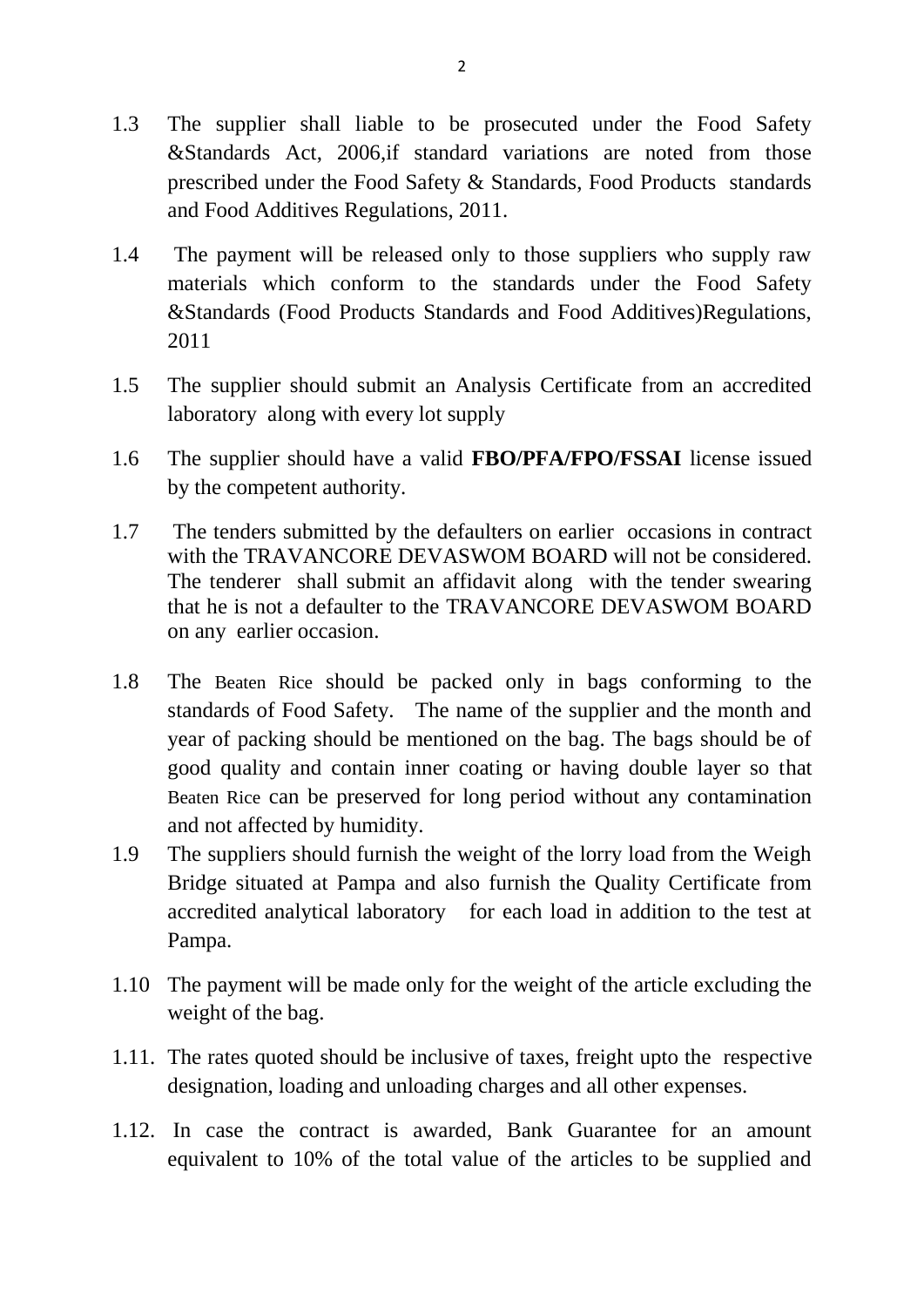valid for one year will have to be produced as security for satisfactory fulfillment of the contract at the time of executing the Agreement.

- 1.13. Necessary Agreement should be executed with the Executive Officer, Sabarimala within the stipulated time.
- 1.14. The Travancore Devaswom Board reserves the right to apportion the quantity among the suppliers.
- 1.15. No compromise in the quality of the articles will be allowed. **In case ,the samples contain health hazardous elements like tetrazine ,stringent action will be taken against the Firms submitting those samples, as recommended by the Commissioner of Food Safety, Kerala.**

1.16. The Tenders should be submitted through online on or before 11.00 A.M on 05.06.2018 . The Tenders will be verified at 11.00 A.M on 07.06.2018

1.17. The Tenderers should submit four kilograms of samples on 07/06/2018 to the Office of the Devaswom Commissioner.

- 2.17. The Tenders submitted by those who were defaulters in the previous years will not be considered.
- 1.18. The bidders should have the necessary portal enrolment with their own Digital Signature Certificate.

1.19. *If any tenderer withdraws from his tender before the expiry of the period fixed for keeping the rates firm for acceptance, the Earnest Money if, any, deposited by him will be forfeited to the Board and such other legal actions will be taken against him as the Board thinks fit.*

*1.20. In case where a successful tenderer, after having made partial supply fails to fulfill the contract in full, all or any of the materials not supplied may at the discretion of the Board, be purchased by means of another tender/ quotation or by negotiation or from the next higher tenderer who had offered to supply already and the loss, if any, caused to the Board shall thereby together with such sum as may be fixed by the Board towards damages be recovered from the defaulting tenderer.*

*1.21. Any sum of money due and payable to the contractor (including security deposit returnable to him) under this contract may be appropriated by the Purchasing Officer or the Board or any other person authorized by the Board and set off against any claim of the Purchasing Officer or the Board*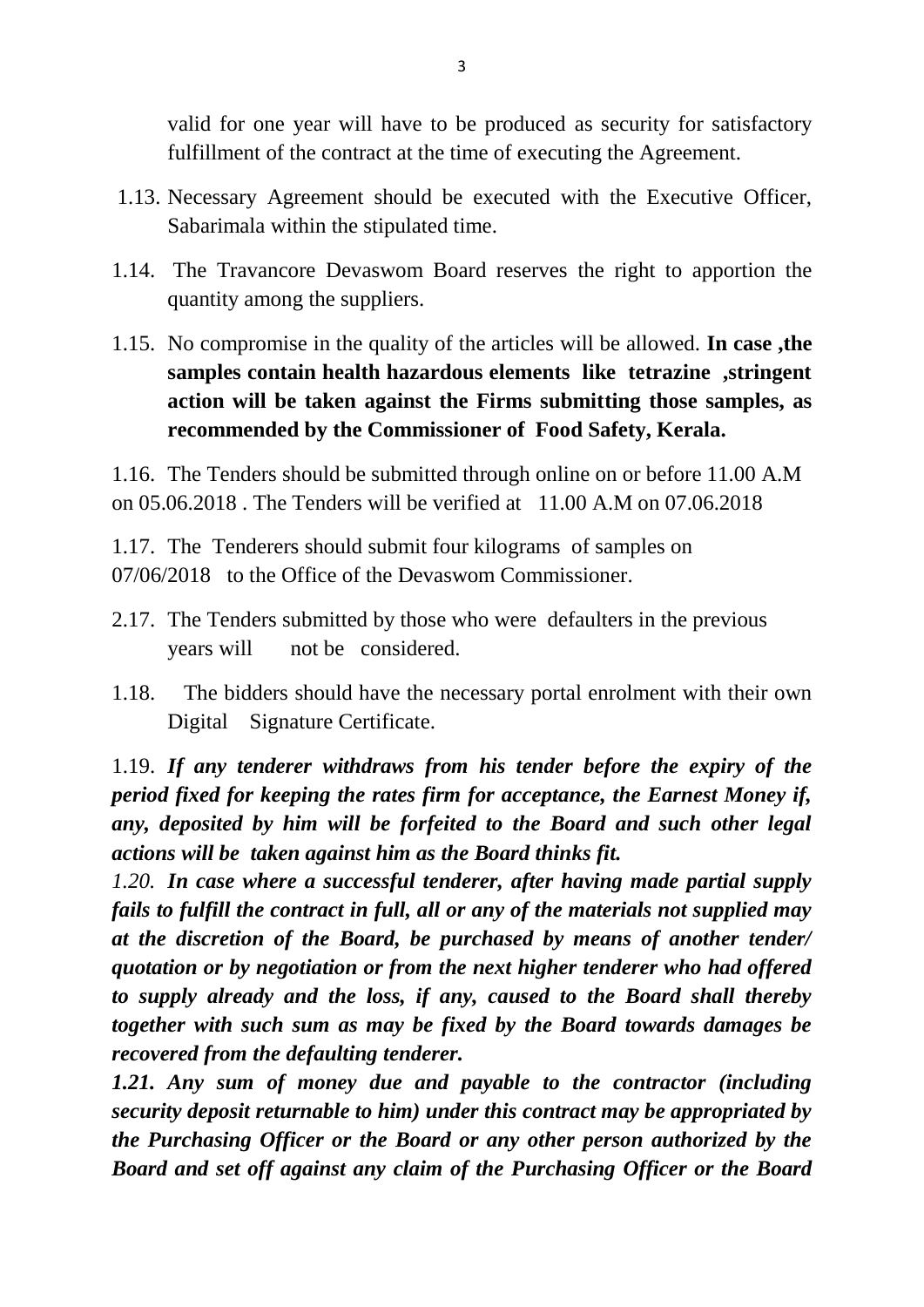*for the payment of a sum of money arising out of or under any other contract made by the contractor with the Purchasing Officer or the Board or any other person authorized by the Board. Any sum of money due and payable to the successful tenderer or contractor from the Board shall be adjusted against any sum of money due to the Board from him under any other contract.*

# **2. DETAILS OF PRE-QUALIFICATION CRITERIA FOR THE TENDERS, TIME AND SCHEDULE AND COST OF BIDDING DOCUMENT, EMD TO BE SUBMITTED BY THE BIDDER FOR PARTICIPATION IN THIS BID**

- (a) Cost of tender document.-Rs100/- through online
- (b) Earnest Money Deposit –Rs 3,000 /-(Rupees Three Thousand only) through online
- (c) Tender Closing date: 05.06.2018at 11.00 A.M
- (d) Tender Opening date 07.06.2018 at 11.00 A.M
- (e) Mode of submission of tender :Tender should be submitted through online in*'' www.etenders.kerala.gov.in''.*
- (f) Tender documents consisting of qualification information and eligibility criteria of bidders, Technical specification, schedule of quantities etc. are available in the web site **''www. etenders.kerala.gov.in''.**
- (g) Other details of tender documents are available in the website**''www.etenders.kerala.gov.in''.**

## **3.DOCUMENTS TO BE FURNISHED ALONG WITH THE TENDER**

*3.1 The* Beaten Rice *Manufacturing Units should have proper valid license by the authority concerned for manufacturing/processing and storing of*  Beaten Rice*, the copy of which will have to be furnished. In respect of Traders and processors a valid trading license as may be applicable for trading in*  Beaten Rice*, a copy of which may be submitted.*

*.2 Attested copy of the Audited Balance Sheet and Profit / Loss Account for the t three years duly certified by a Chartered Accountant if it is a own manufacturing unit. In case of a leased unit, the above documents of both the entities i.e. the lessor and the lessee will have to be furnished. In respect of Traders and Processors, the attested copy of the Balance Sheet and the*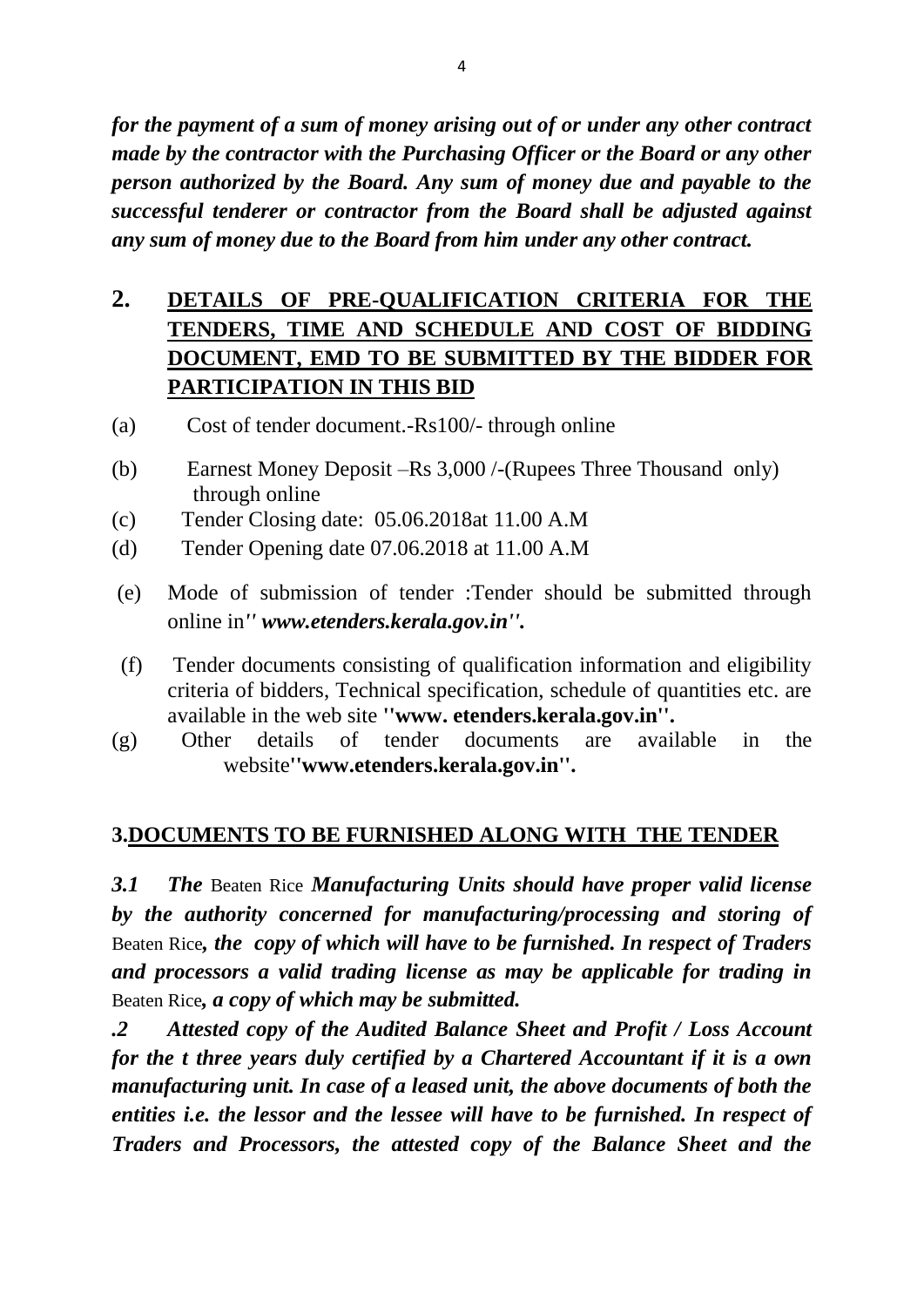*Profit/ Loss Account for the last three years duly certified by a Chartered Accountant shall be submitted.*

*3.3 The applicants shall submit attested copy of the Income Tax Returns of last three years with a copy of PAN card attested by authorized signatory.*

*3.4 Attested copy of Certificate of Registration under Excise, VAT, State / Central SalesTax Act, Service Tax Act as applicable.*

- *3.5. Certificate showing the experience in the respective fields issued by the District Level Officers of the Industries Department of the State Government.*
- *3.6. A Passport size photo of the proprietor or the managing authority along with three specimen signatures duly attested by a Gazetted Officer or Notary Public.*

*3.7 An affidavit on Rs 200/- Non Judicial Stamp Paper and Notarized , regarding:*

*3.7(a). Not having been prosecuted for the violation rules / law under the Essential Commodities Act or any such others law or orders thereunder in any court of law.*

*3.7(b). Not having been black listed by any organization or Government for non-performance of contractual obligation.*

**3.8 In case of partnership firm or Co-operative or Corporate, the Beaten Rice** *Manufacturing Units, Trading Firms and processing units should furnish a copy of the partnership deed or byelaw or Memorandum as the case may be. In case of partnership firms, the share holding pattern should be duly certified by the Chartered Accountant along with details such as name, age, education and experience of the partners. In case of Co operative / corporate body copy of letter of authorization of the Chief Executive or the authorized person to register and participate in the e-procurement/tender process should be furnished.*

*3.9 In case of supplier who has entered in to lease agreement with the*  Beaten Rice *manufacturing Units, the copy of the legally registered lease agreement duly certified by the Charted Accountant shall be enclosed.*

*3.10 The* Beaten Rice *Manufacturing Units, Trading firms should furnish letter of authority or power of attorney for having authorized the person to sign the documents on behalf of the firm or society or corporate body. Attestation of signature of such authorized signatory from the Bank where the firm is having its account is essential.*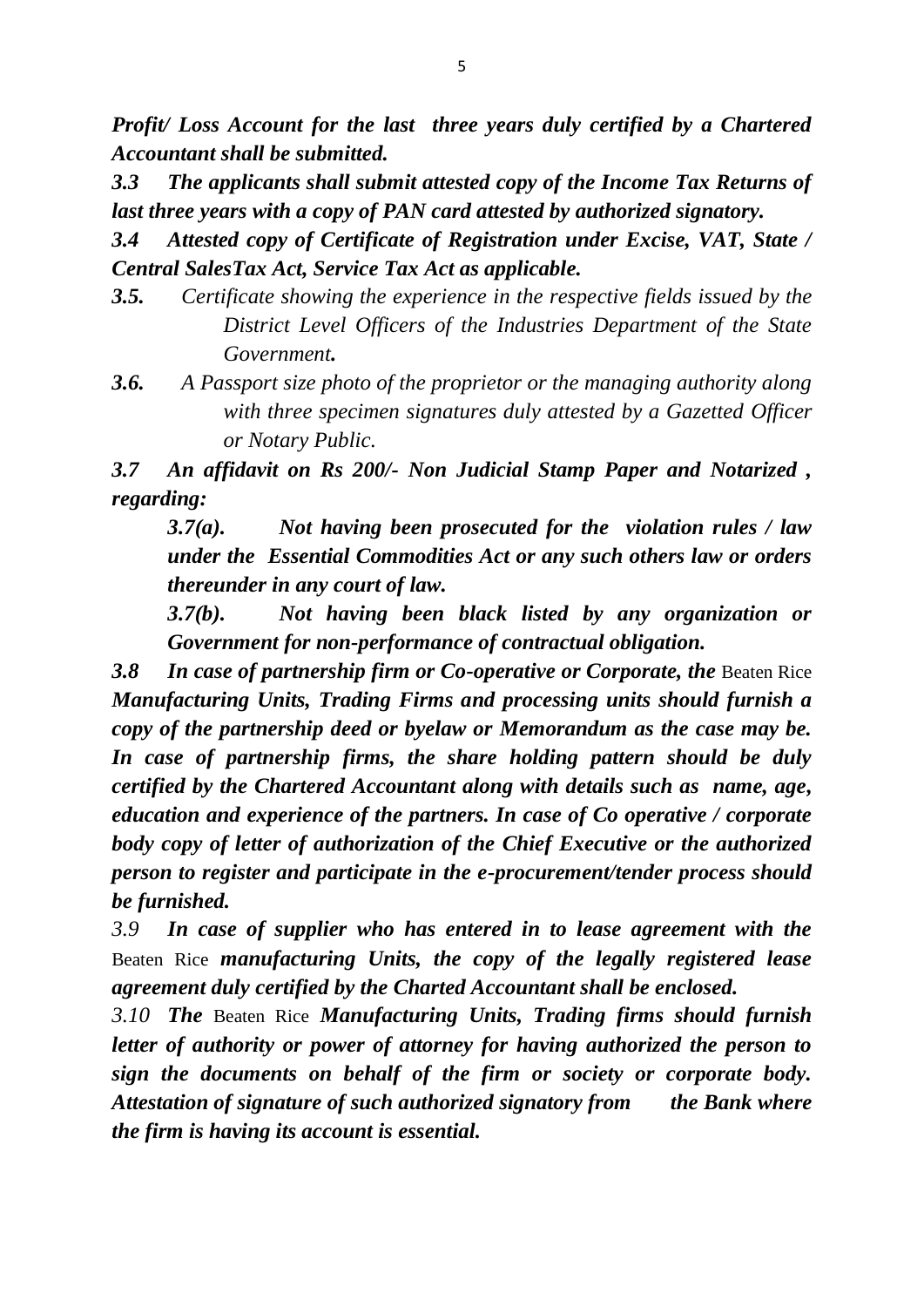*3.11 The address proof of the authorized signatory viz. Telephone bill/copy of Passport /Electricity bill/ voter ID proof/Aadhar Card should be submitted along with the application. The address proof in respect of the firm shall be either certificate of registration or certificate of incorporation issued by the authority concerned.*

*3.12. Bank Account details of the firm along with the IFSC code, Branch details and address shall be furnished in the letterhead of the firm.*

## 3.13. **Details of online payment are given separately in the Appendix attached with the tender document.**

## **4. SPECIAL INSTRUCTIONS TO THE BIDDER FOR THE E-SUBMISSION OF THE BIDS**

- 4.1 Bidder should do the registration in the tender site http://etenders.kerala.gov.in using the option available. Then the Digital Signature Registration has to be done with the e-token, after logging into the site. The e-token may be obtained from one of the authorized certifying authorities such as SIFY/TCS/nCode.
- 4.2 If there is any clarification, this may be obtained online through the tender site or through the contract details. The Bidder should take into account the Corrigendum if any published If any before submitting the bids through online.
- 4.3 After the bid submission, the acknowledgement number given by the etendering system should be printed by the bidder and kept as a record of evidence for online submission of bid for the particular tender.
- 4.4 The Tender Inviting Authority (TIA) will not be held responsible for any sort of delay or difficulties faced during the submission of bids through online by the bidders.
- 4.5 The bidder should submit the bid documents by online mode through the site http://etenders.kerala.gov.in .
- 4.6 Each documents to be uploaded through online for the tenders less than 2 MB. If any document is more than2 MB, it can be converted to rar/zip format and then the same can be uploaded. However if the file size is less than 1 MB the time for uploading transaction will be very fast. The total size of the documents in all the covers put up together, should be less than or equal to 12 MB.
- 4.7 The bidder should ensure that the bid documents submitted are free from virus and If the documents could not be opened, due to virus, during tender opening, the bid Is liable to be rejected.
- 4.8 The time settings fixed on the server side are displayed at the top of the tenders. It will be valid for all actions of requesting bid submission, bid opening etc, in the e-tender system. The bidders should follow this time schedule during bid submission.